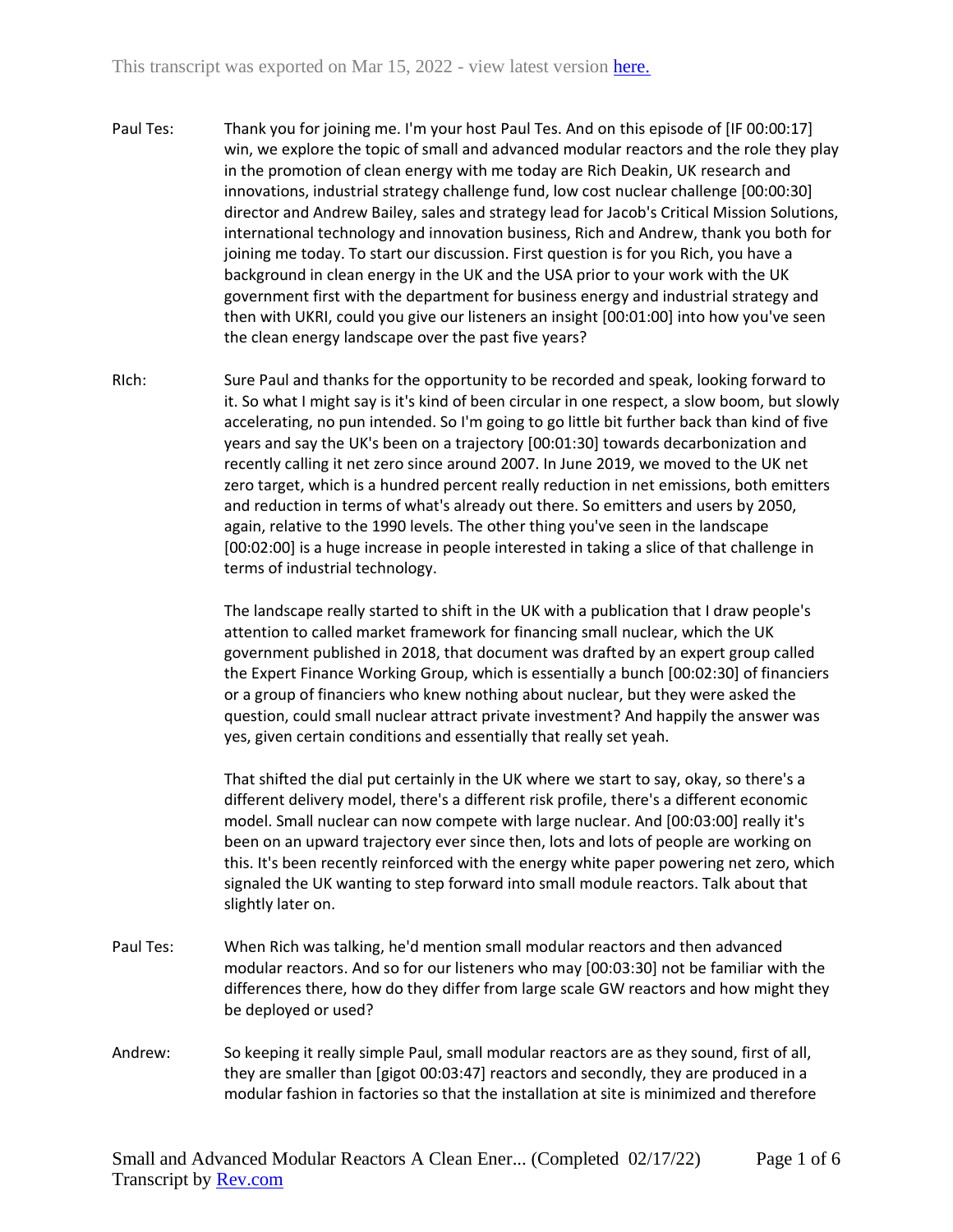installation time and cost is reduced. Small modular [00:04:00] reactors are typically defined by the International Tonic Engine Authority as being below 300 megawats in size. In reality, that's not a hard fixed number.

There are small modular reactors such as the UK SMR that Jacobs is involved in coinvesting in, which is larger than 300 megawats. But the use of the phrase AMR or advanced module reactor is fairly unique probably to [00:04:30] the UK government. It's a terminology that was introduced in the UK to recognize that there are what we call generation four reactors, or next technology reactors offer additional benefits beyond the current generation and the UK governments wanted to denote that with a separate name and so called them advanced modular reactors, but essentially they are still small modular actors just of the next generation. And I think that the key points [00:05:00] about it are small modular reactors essentially, we work together with larger gigot reactors. It's not an either or situation. They both complement each other within an electricity network.

- Paul Tes: Now, Andrew, to look from the commercial side of things, you've been leading the Jacob's strategy and delivery on small and advanced modular or nuclear reactors since 2016. How have you seen the focus on clean energy develop globally during this time and [00:05:30] how has nuclear featured within this mix?
- Andrew: I guess, to build and build upon and endorse what Rich has said. Jacob's nuclear business was involved assisting in the UK government to come up with a kind of a white paper check back in about 2014, that looked at the viability of SMRs if you like small modular reactors within a clean energy mix, in the six years or seven years of the past since then, [00:06:00] I agree totally with Rich that it's almost been a curve that has been increasing very rapidly recently. And I think there've been a number of factors that have all happened together if you like at a macro level, we see the high partner city events such as the like Greta Thunderbird, for example, David [Abra 00:06:22], all those guys in the press are definitely driving policy or thinking behind policy for governments globally.

[00:06:30] In the UK, I think that there is a strong focus at the moment on what is called net zero by 2050. The UK is housing the COP26 clean energy conference at the end of this year, which is very important on a global basis. We're all seeing electric cars becoming more about more common. It's now a common conversation people think about electric car inf structure. Five, six years ago that was [00:07:00] much less normal if you like. And I think that the increase dramatically in the take up of renewables, such as solar and probably more so wind actually has helped the conversation with regard to nuclear because people are real realizing that you need a blend of clean energy to achieve the 2050 ambitions. In other words, renewables, such as wind and [volter 00:07:29] solar will [00:07:30] provide energy when the sun is shining and the wind is blowing, but when neither those things are happening, you need base load electricity provided by a clean energy source, which is nuclear power.

Paul Tes: Can you Andrew, describe for us the approach that Jacobs is taking to small modular reactors and advanced modular reactors in terms of focus and investment.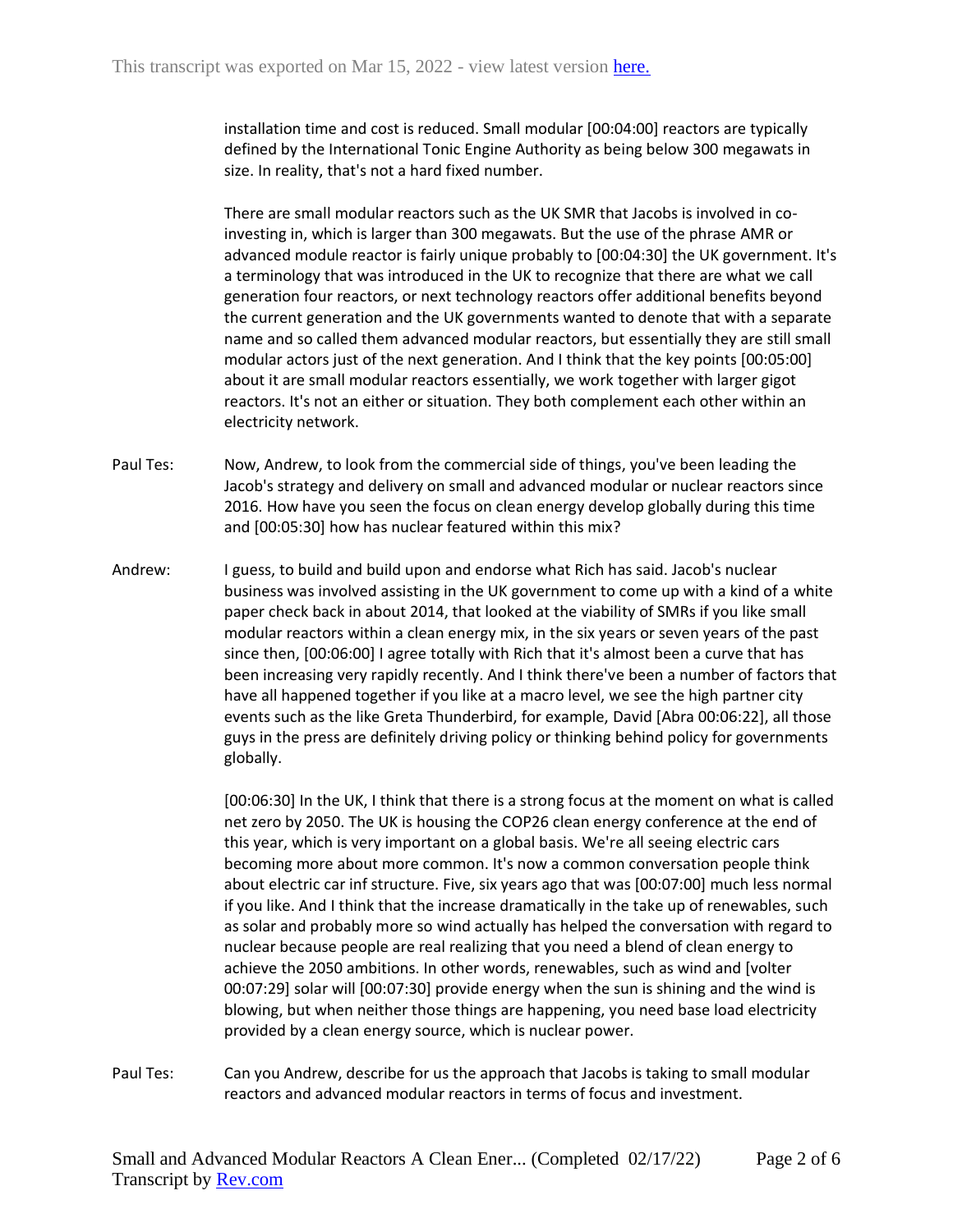Andrew: Within a business case we've taken a decision over the last few years to invest in the UK SMR which is [00:08:00] a reactor that Rich is the challenge director representing government interest on that development government is providing matched funding into that program. Jacobs has invested to date in phase that program and is now looking at phase two. And that program is a collaboration between UK government and key industrial players to move a design forward to a viable power plant. [00:08:30] So for Jacobs that represents an exciting opportunity, both for investment, but also for technology development, capability development and also enablement of the supply chain for the future if you will.

> So we are supporting a number of reactive technologies that the UK government is backing currently. We are supporting the U-Battery by Urenco. We are also supporting the Westinghouse [00:09:00] led past reactor, with a view to the future and with a view to developing skill sets that will be future proof for not just yours, but for decades going forward.

- Paul Tes: So, Rich kind of taking a look at like the government perspective here, it's always a difficult balance for a government to make in terms of enabling a market and how to best do this through policy or direct investment. Can you give your view as to how this might be shaped and the factors which are likely to shape this challenge [00:09:30] for the nuclear energy supply chain?
- RIch: First of all, there are lots of tech vendors out there want to move forward in terms of progressing technologies design and maturation levels if you like and its ability to come to market. Nobody invests significant money in doing that because developing nuclear products is expensive and complex, whatever the number is, nobody invests in doing that unless they believe there's going to [00:10:00] be a route to market. So the first enabler is the government has to somehow scale the market and say that it's intensely moving forward in the arena. So the energy white paper kind of does that. It's the first signal and the analysis the it is where I drew the five to 15 and the various scales of that market potential. So first of all, is there going to be somewhere to sell your product? Yeah. Now, if you then think about what comes after that, well, you only sell your product if you can deploy it, so you need sites.

[00:10:30] So I think it's then incumbent on the government, in the UK to in terms of enabling the supply chain to come forward with a policy that supports the sighting and reduces the risk of eventual deployment. So you'll probably recall people I'm sure listening to this will be aware of previous national policy statements in the UK that specifically enable or referenced sites for potential reactors. [00:11:00] It's likely to be refreshed and would need refreshing. So government will have to step in to do that. There's another thing which is kind of interesting, which is fundamentally at one of the roots of this and the shift in the thinking here is, who's the customer?. So somebody has to actually be the customer for the unit and the of power. In the UK. That's traditionally been often conflated with the utility and in other regions that's quite easy because a lot of the utilities are these state utilities.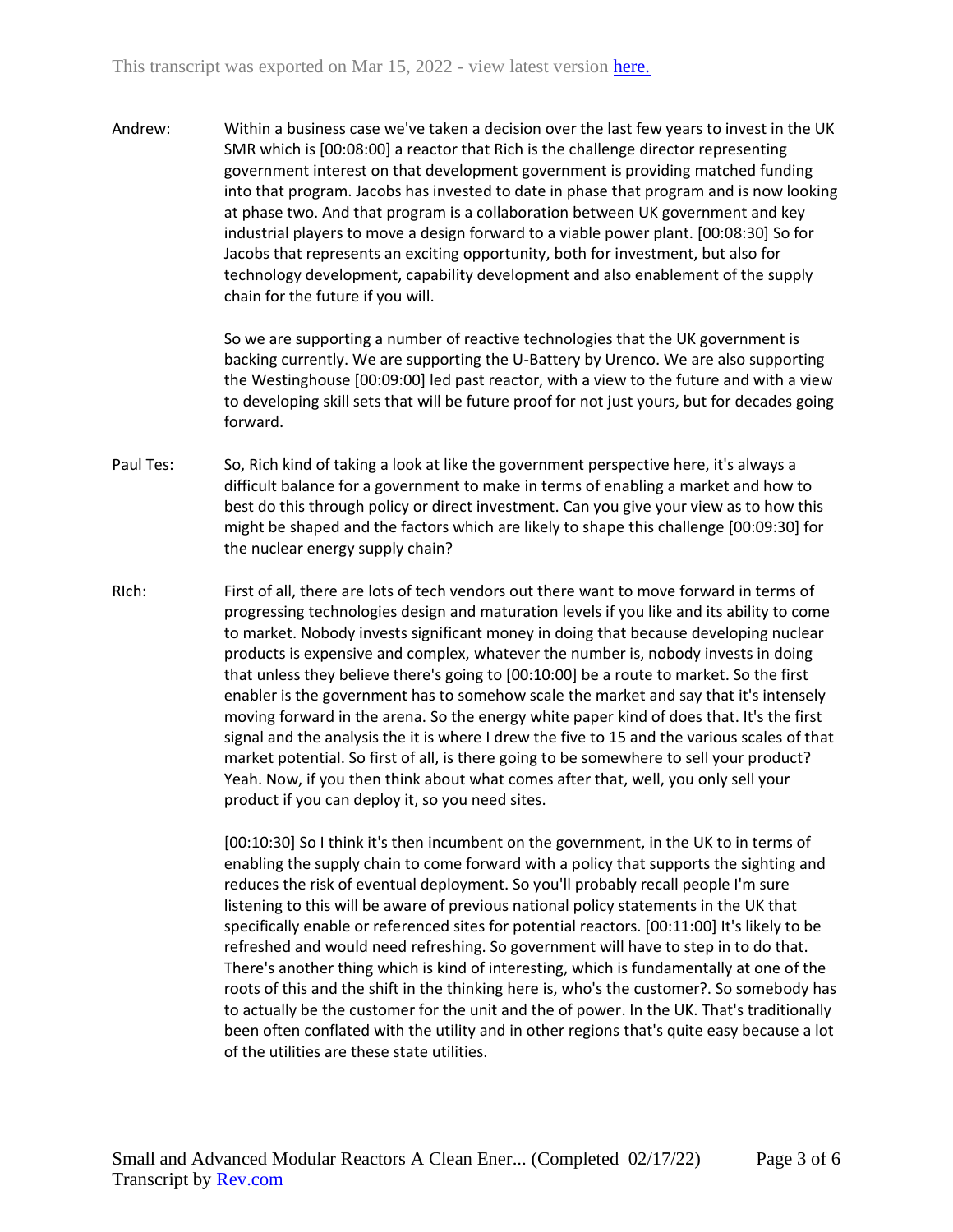[00:11:30] It doesn't necessarily need to be sold. So if a product can come forward that can deliver power on an economic basis so it can be dispatched into the grid. The national grid for instance, would purchase that to support the UK. A commercial investor could own that, and just basically invest in it as a revenue generating stream, which then gets you into... Well, government's got to show a root and a pathway to how that investment would be recovered. [00:12:00] It might be a contract for difference in the UK, which essentially is a price risk mitigation mechanism. It might be some sort of regulated asset base where the government takes a share of the risk in building the infrastructure. It may be some direct share of that, or it may even be something that's starting maybe to emerge a sharing, building the infrastructure that to deliver the modules or the units. Kind of an interesting way to go.

So [00:12:30] there's a customer side, which the government needs to enable and balance. There's a site policy statements that need to come forward that support to tech vendors and I've mentioned the advanced nuclear fund where it's essentially seed funding and sharing the risk of the development. It's probably less about the magnitude of the funding, Paul, and more about the signal of intent that you are looking to enable the market. It's fairly reasonable. Think that most logical people would say, well, [00:13:00] would the UK government essentially match fund a half a billion pound program to bring forward a small module reactor? If it didn't see foresee itself having to enable a eventual deployment of that either within the UK or abroad and the answer is both.

And finally it has to make access to the regulator available. So in the UK, most people recognize that as an entry point through what's called the generic design assessment, in Canada, it would be [00:13:30] the vendor design assessment. And in the US, it would be the NRC process. In the UK you can anticipate at some point that the generic design assessment process will open up and be available for applicants, for technologies, wishing to be deployed in the UK, and they'll be assessed.

- Paul Tes: How big do you see the potential market for SMRs? And when might we see them deployed?
- Andrew: So the [00:14:00] potential market now, Rich has talked about that a little bit in his previous dialogue. We were involved in a study back in 2014 that proposed that the potential market for SMRs back in 2014 was about 85 gigawatts. That was very much a sort of [Inriair 00:14:22] assessment. I think at that time, since then, Rich and I have discussed on this podcast, know the fact that the world has moved on quite significantly.

[00:14:30] There's a lot of development in the areas of things like electric cars and other areas. So you can basically say that potential market is probably many multiples of that number, depending on what decarbonization scenario you exactly follow. You know, certainly if you start to, to look at the scenario where electric cars become wide scale by sort of the 2030s, if you start to look at a scenario where [00:15:00] the decarbonization of heavy goods vehicles, for example, is achieved primarily by hydrogen usage and another forms of, for high intensity fuel, for example, then you can see a scenario very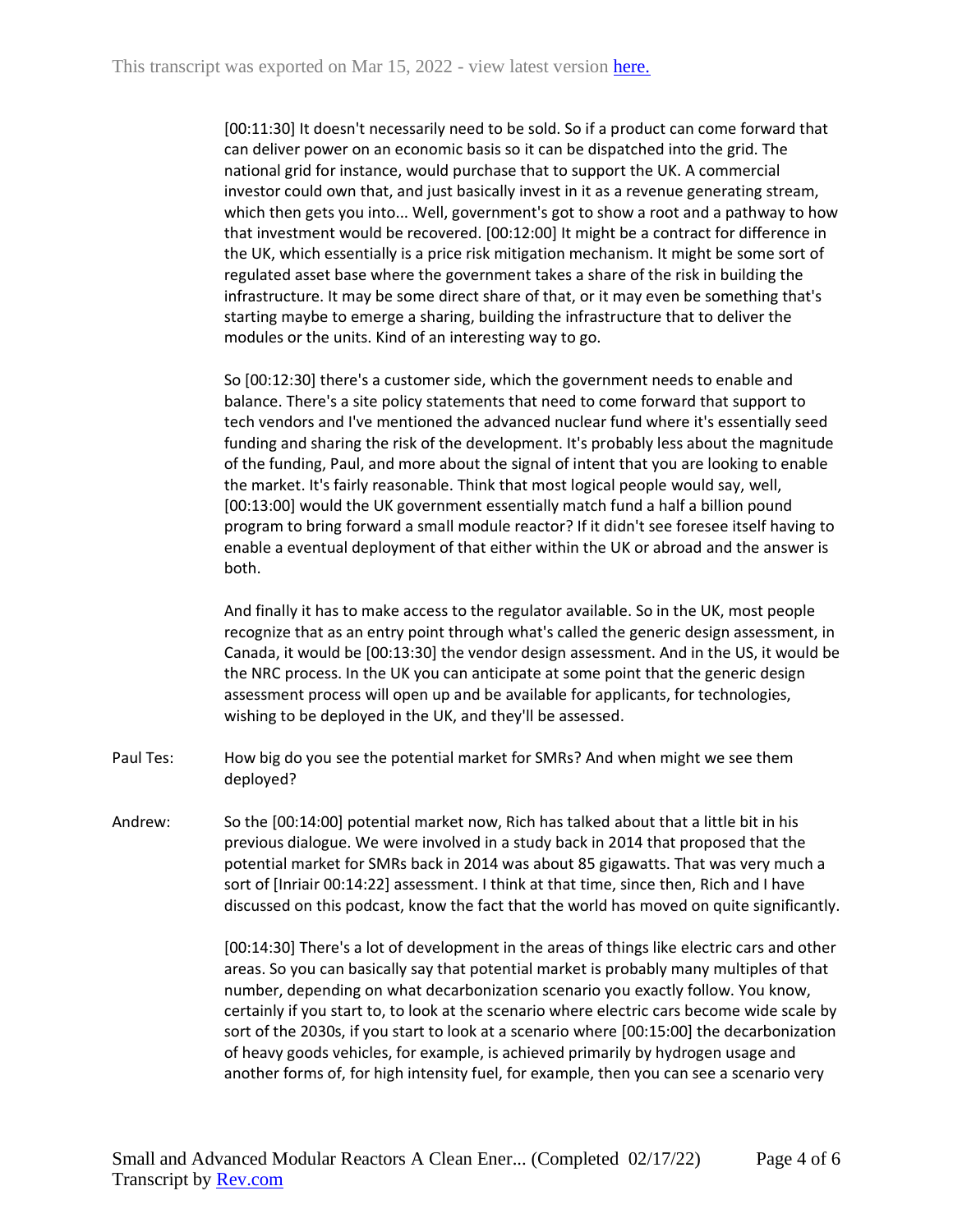quickly where the amount of clean energy electricity needed is, you know, as many times what it is today.

I think if you look at the type of potential market, it then breaks down into sort of several areas. First of all, [00:15:30] in terms of on grid electricity, SMRs have a place to play with Gigot reactors because when I talk to my colleagues in the infrastructure part of Jacobs, they will very quickly tell me about the fact that you need to balance electricity networks and you need to have an infrastructure that is very balanced and very organized. Clearly that's not my skill set, but deferring to their skill sets. You know, clearly that is something that's very important. So SMRs [00:16:00] clearly can play very heavily into that balance network approach first of all. Secondly, we've seen a move in recent years towards the recognition of the language of clean energy parks and clean energy parks may being defined as entities that would have a range of clean energy sources on that site producing a balanced output potentially with linked high technology entities also [00:16:30] on those same parks.

So I think that is a sort of something that we'll see in the future. I think that I alluded earlier on to the fact that high temperature actors probably will have a part to play with regard to the high heat output and whether they can swing the dial a bit in terms of the adoption of hydrogen from that sort of green clean hydrogen perspective. And also referring to micro reactors we are working with Urenco on the new battery at the moment [00:17:00] that is a high temperature reactor, but it's also a micro reactor. And as the world develops, if we move beyond the UK and look globally, there's a huge world out there that is developing very quickly of the number of remote habitations that exist, but also the number of villages that are becoming towns.

- Paul Tes: So Rich in your current role as a UK RI challenge director and the program director for the UK small modular reactor [00:17:30] program, you're aware of the wider challenge for UK RI and the challenges of enabling a specific program such as, the UK SMR. Can you give an insight into how your organization will look to enable technology development in one area of clean energy, such as nuclear to benefit a wider clean energy agenda for the UK?
- RIch: So my particular challenge, the SMR challenge sits as one of it's [00:18:00] one of the larger funded programs, one of 20 industrial strategy challenge funded programs yeah. Of which four or five very significant ones are very much targeted at clean growth and clean energy agenda. So the ones that are sitting in there are the industrial decarbonization. So a fellow challenge director of mine, who I work very closely with is leading the IDC, Industrial Decarb Challenge. [00:18:30] There's another one that is transforming foundation industries, which is really interesting. So I work quite closely with the guys running that. I also pull together and work with a challenge director is leading the construction sector challenge, which essentially is looking to change the way that infrastructure is fabricated. So I guess in the round, what we've almost got, there is a cluster of industrial [00:19:00] programs that are running in parallel, but actually you've got synergies and links.